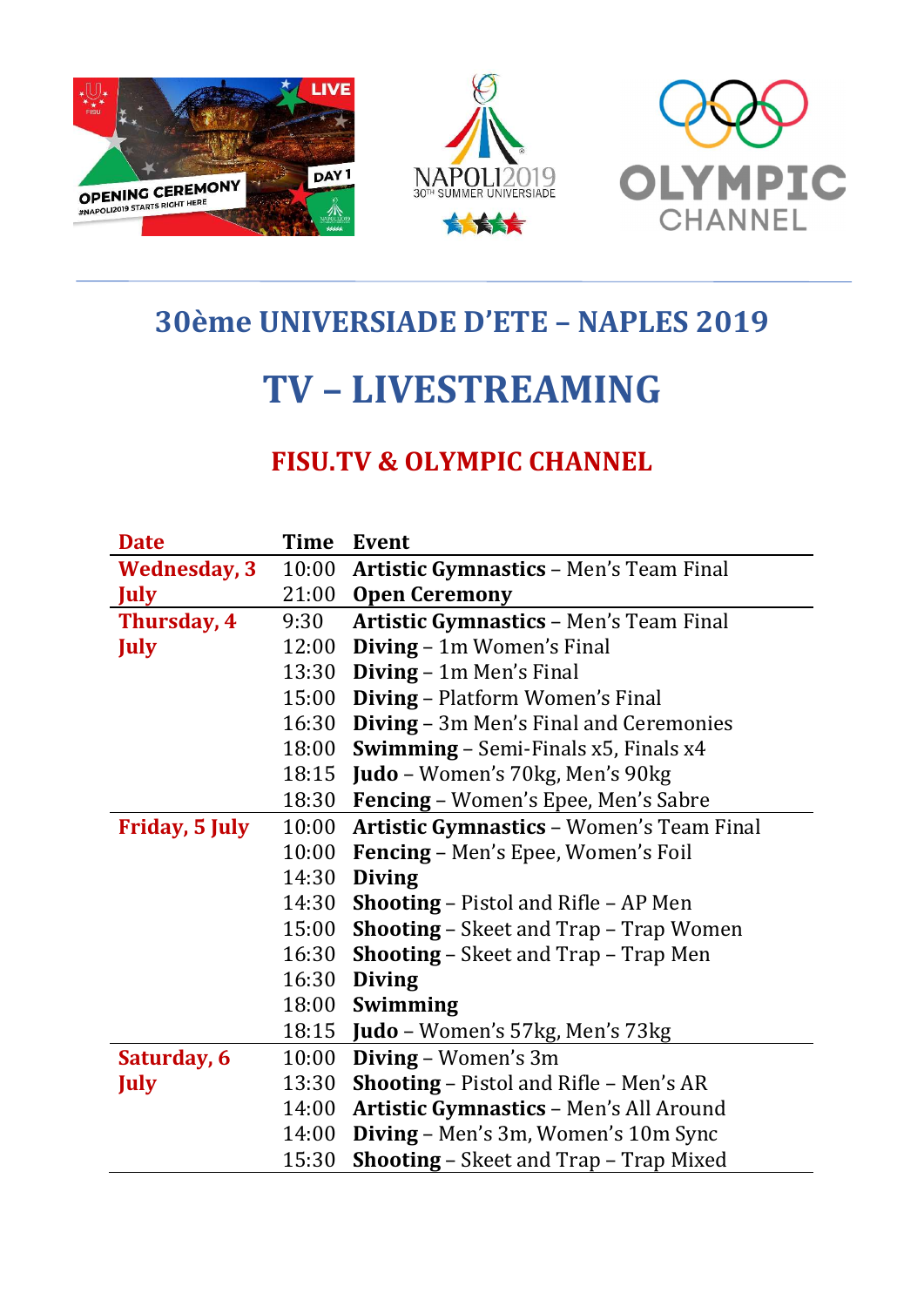|                       |       | 18:00 Swimming                                       |
|-----------------------|-------|------------------------------------------------------|
|                       |       | 18:15 Judo - Women's 52kg, Men's 66kg                |
|                       |       | 18:30 Artistic Gymnastics - Women's All Around       |
|                       |       | 18:30 Fencing - Men's and Women's Foil and Sabre     |
|                       |       | 19:00 Tennis Table - Team Semi-Final                 |
| <b>Sunday, 7 July</b> |       | 10:30 Rugby Sevens – Men's and Women's Semi-         |
|                       | 11:00 | Finals                                               |
|                       |       | <b>Artistic Gymnastics - Apparatus: M Floor, W</b>   |
|                       |       | 12:00 Vault, M Pommel, W Uneven Bars Finals          |
|                       |       | 13:30 Diving – Men's Platform, Women's 3m Sync,      |
|                       |       | 14:00 Mixed 10m Sync                                 |
|                       |       | 15:00 Shooting - Pistol and Rifle - Women's AP       |
|                       |       | 15:00 Taekwondo - Men's & Women's Individual         |
|                       |       | 16:00 Poomsae Semi-Finals                            |
|                       |       | <b>Fencing</b> – Women's Team Epee & Men's Sabre     |
|                       |       | 17:00 Bronze                                         |
|                       |       | 17:00 Table Tennis - Women's Team Final              |
|                       |       | 17:00 Artistic Gymnastics - Apparatus: M Vault, W    |
|                       |       | 17:30 Balance Beam, M Parallel Bars, W Floor, M      |
|                       |       | 18:00 Horizontal Bars Finals                         |
|                       | 18:15 | <b>Rugby Sevens - Men's and Women's Finals</b>       |
|                       |       | <b>Fencing - Women's Team Epee &amp; Men's Sabre</b> |
|                       |       | Gold                                                 |
|                       |       | <b>Taekwondo</b> – Men's & Women's Individual        |
|                       |       | Poomsae Finals                                       |
|                       |       | <b>Table Tennis - Men's Team Final</b>               |
|                       |       | <b>Swimming</b>                                      |
|                       |       | Judo - Team Men's & Women's                          |
| <b>Monday, 8 July</b> | 9:00  | <b>Athletics - Qualifications</b>                    |
|                       | 10:00 | <b>Diving - Men's Platform &amp; Team Event</b>      |
|                       |       | 10:30 Basketball - Women's Semi-Finals               |
|                       | 12:30 | <b>Shooting - Pistol and Rifle - AR Mixed</b>        |
|                       | 14:00 | <b>Taekwondo</b> – Men's & Women's Mixed Team        |
|                       |       | Poomsae Semi-Finals                                  |
|                       | 15:00 | <b>Fencing</b> – Men's Team Epee & Women's Foil      |
|                       | 15:00 | <b>Bronze</b>                                        |
|                       | 16:45 | <b>Shooting – Skeet and Trap – Women's Skeet</b>     |
|                       | 17:00 | <b>Shooting - Skeet and Trap - Men's Skeet</b>       |
|                       | 17:00 | <b>Fencing</b> – Men's Team Epee & Women's Foil      |
|                       | 17:15 | Gold                                                 |
|                       | 18:00 | Taekwondo - Men's & Women's Mixed Team               |
|                       |       | 19:30 Poomsae Final                                  |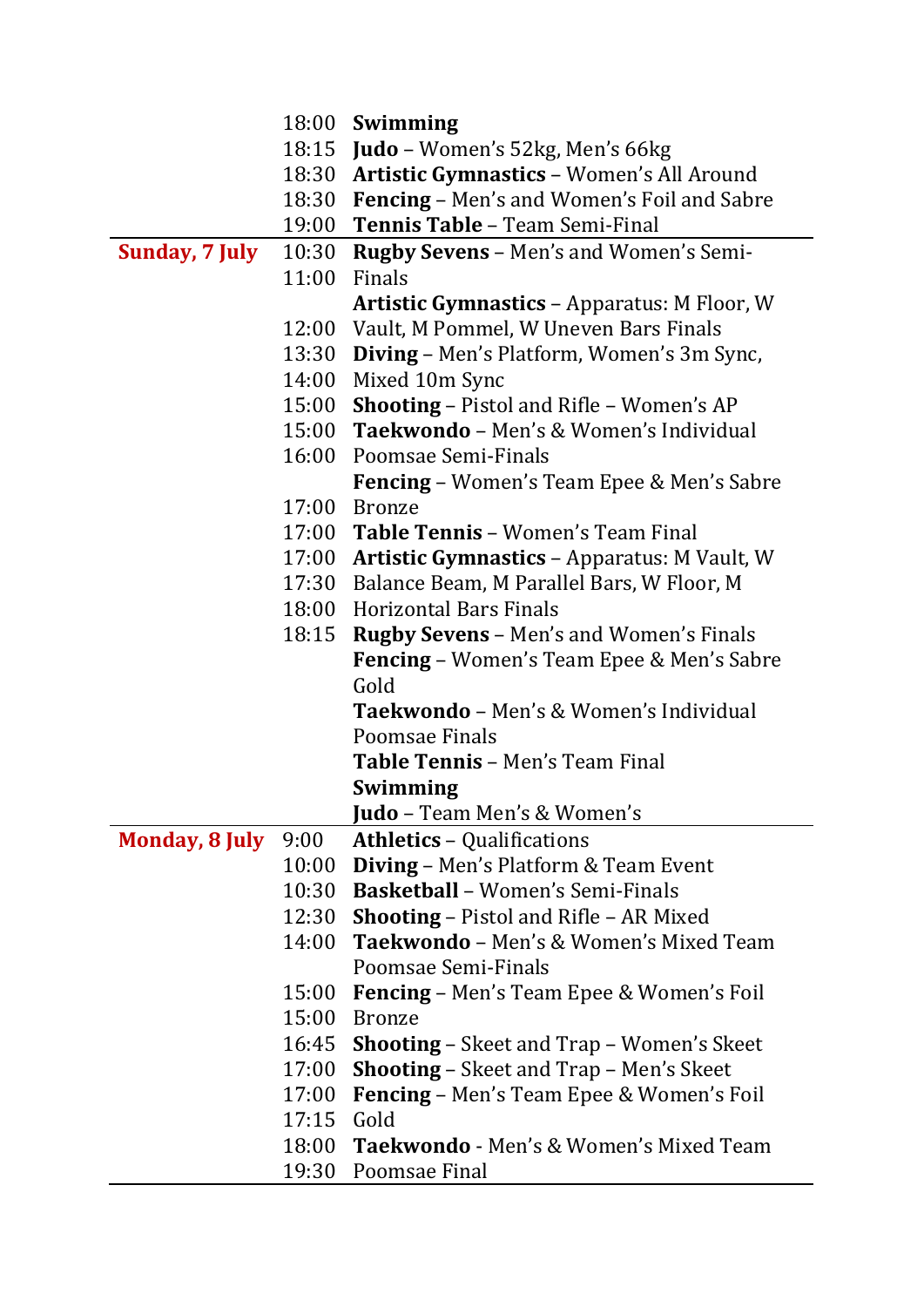|              |            | <b>Athletics</b>                                    |
|--------------|------------|-----------------------------------------------------|
|              |            | Swimming                                            |
|              |            | <b>Table Tennis - Mixed Doubles Semi-Finals</b>     |
| Tuesday, 9   | 12:30      | <b>Shooting - Pistol and Rifle - Mixed AP</b>       |
| <b>July</b>  | 14:00      | Taekwondo - Women's 53kg, Men's 63kg,               |
|              |            | Men's 74kg Semi-Finals                              |
|              | 15:00      | <b>Fencing - Men's Team Foil and Women's Sabre</b>  |
|              | 15:00      | <b>Bronze</b>                                       |
|              | 16:45      | <b>Shooting – Skeet and Trap – Women's Skeet</b>    |
|              | 17:00      | <b>Shooting - Skeet and Trap - Men's Skeet</b>      |
|              | 17:30      | Fencing - Men's Team Foil and Women's Sabre         |
|              | 17:30 Gold |                                                     |
|              |            | 18:00 Athletics                                     |
|              |            | 18:00 Basketball – Men's Semi-Finals                |
|              |            | 20:30 Swimming                                      |
|              |            | Taekwondo - Women's 53kg, Men's 63kg,               |
|              |            | Men's 74kg Finals                                   |
|              |            | Table Tennis - Mixed Double Finals                  |
| Wednesday,   | 9:00       | <b>Athletics - Qualifications</b>                   |
| 10 July      |            | 10:00 Table Tennis - Women's Doubles & Men's        |
|              |            | 12:30 Doubles Semi-Finals 1                         |
|              | 14:00      | <b>Table Tennis - Women's Doubles &amp; Men's</b>   |
|              |            | Doubles Semi-Finals 2                               |
|              |            | 17:00 Taekwondo - Women's 46kg, Women's 62kg,       |
|              |            | 17:30 Men's 54kg Semi-Finals                        |
|              |            | 17:30 Football - Women's Semi-Finals 1              |
|              |            | 18:00 Basketball - Women's Bronze & Gold            |
|              | 18:00      | <b>Volleyball</b> - Women's Semi-Finals 1           |
|              | 18:00      | <b>Athletics</b>                                    |
|              | 19:30      | Swimming                                            |
|              | 20:00      | Taekwondo - Women's 46kg, Women's 62kg,             |
|              | 21:00      | Men's 54kg Finals                                   |
|              |            | <b>Table Tennis - Women's Doubles &amp; Men's</b>   |
|              |            | <b>Doubles Finals</b>                               |
|              |            | Volleyball - Women's Semi-Finals 2                  |
|              |            | <b>Football</b> - Women's Semi-Finals 2             |
| Thursday, 11 | 9:00       | <b>Tennis</b> - Men's & Women's Double Semi-Finals  |
| <b>July</b>  | 10:00      | <b>Athletics - Qualifications</b>                   |
|              | 10:00      | <b>Table Tennis</b> - Women's & Men's Singles Semi- |
|              | 12:00      | Finals 1                                            |
|              | 13:00      | <b>Table Tennis</b> - Women's & Men's Singles Semi- |
|              | 14:00      | Finals 2                                            |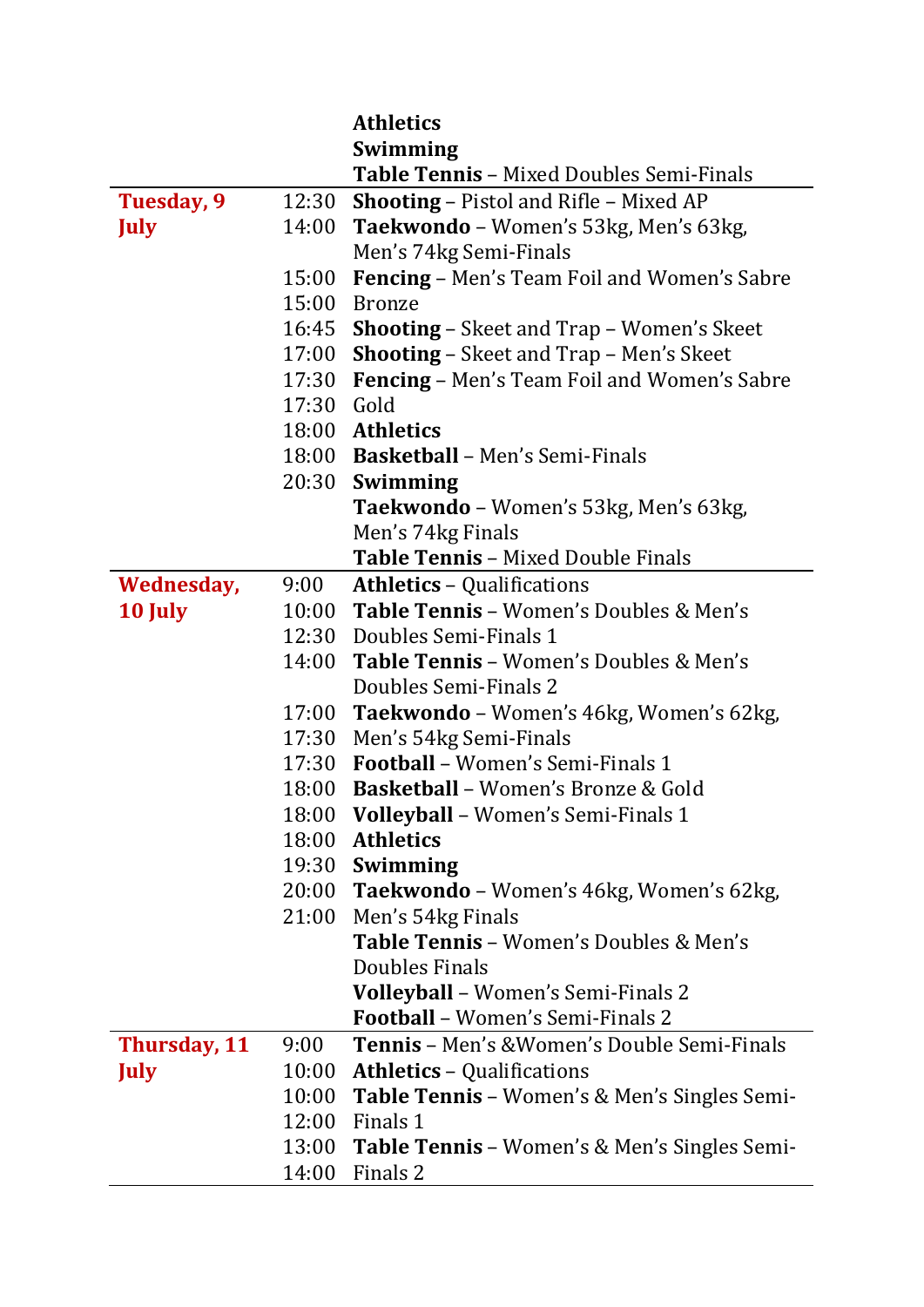|                 |       | 14:00 Table Tennis – Women's Singles Final           |
|-----------------|-------|------------------------------------------------------|
|                 |       | <b>Table Tennis - Men's Singles Final</b>            |
|                 |       | 16:30 Taekwondo - Women's 57kg, Women's 67kg,        |
|                 |       | 17:00 Men's 68kg Semi-Finals                         |
|                 |       | 17:30 Athletics                                      |
|                 |       | 18:00 Football – Men's Semi-Finals 1                 |
|                 |       | 21:00 <b>Basketball</b> – Men's Bronze & Gold        |
|                 |       | <b>Taekwondo</b> – Women's 57kg, Women's 67kg,       |
|                 |       | Men's 68kg Finals                                    |
|                 |       | <b>Football</b> - Men's Semi-Finals 2                |
| Friday, 12 July | 7:00  | <b>Athletics - Road Events</b>                       |
|                 | 9:30  | <b>Tennis</b> – Men's Doubles Final                  |
|                 |       | 10:00 Athletics - Qualifications                     |
|                 |       | 10:30 Archery – Men's & Women's Teams Compound       |
|                 |       | 11:00 Tennis – Men's Singles Semi-Finals             |
|                 |       | 12:00 Volleyball - Men's Semi-Finals 1               |
|                 |       | 12:00 Sailing - Final Race                           |
|                 |       | 13:30 Rhythmic Gymnastics                            |
|                 |       | 13:45 Taekwondo - Women's 49kg, Men's 58kg,          |
|                 |       | Men's 80kg Semi-Finals                               |
|                 | 14:30 | Archery - Men's & Women's Individual                 |
|                 |       | 14:30 Compound                                       |
|                 |       | 16:00 Volleyball - Men's Semi-Finals 2               |
|                 |       | 17:00 Tennis - Women's Doubles Finals                |
|                 |       | 17:30 Football – Women's Bronze                      |
|                 |       | 18:00 Volleyball - Women's Bronze                    |
|                 |       | 18:00 Tennis – Women's Singles Semi-Finals           |
|                 |       | 18:00 Athletics                                      |
|                 |       | 18:00 Water Polo - Women's Semi-Finals 1             |
|                 |       | 20:00 Taekwondo - Women's 49kg, Men's 58kg,          |
|                 |       | 20:00 Men's 80kg Finals                              |
|                 |       | 21:00 Water Polo - Women's Semi-Finals 2             |
|                 |       | Volleyball - Women's Gold                            |
|                 |       | <b>Football</b> - Women's Gold                       |
| Saturday, 13    | 7:00  | <b>Athletics - Half Marathon Men's &amp; Women's</b> |
| <b>July</b>     | 10:30 | <b>Archery</b> – Recurve                             |
|                 |       | 12:00 Water Polo - Men's Semi-Finals 1               |
|                 | 12:00 | <b>Tennis</b> – Men's Singles Final                  |
|                 | 13:30 | <b>Rhythmic Gymnastics - Clubs, Ribbon, Group</b>    |
|                 |       | and Individual All Around                            |
|                 |       | 14:00 Water Polo - Men's Semi-Finals 2               |
|                 |       | 14:00 Taekwondo - Men's & Women's Team Kyorugi       |